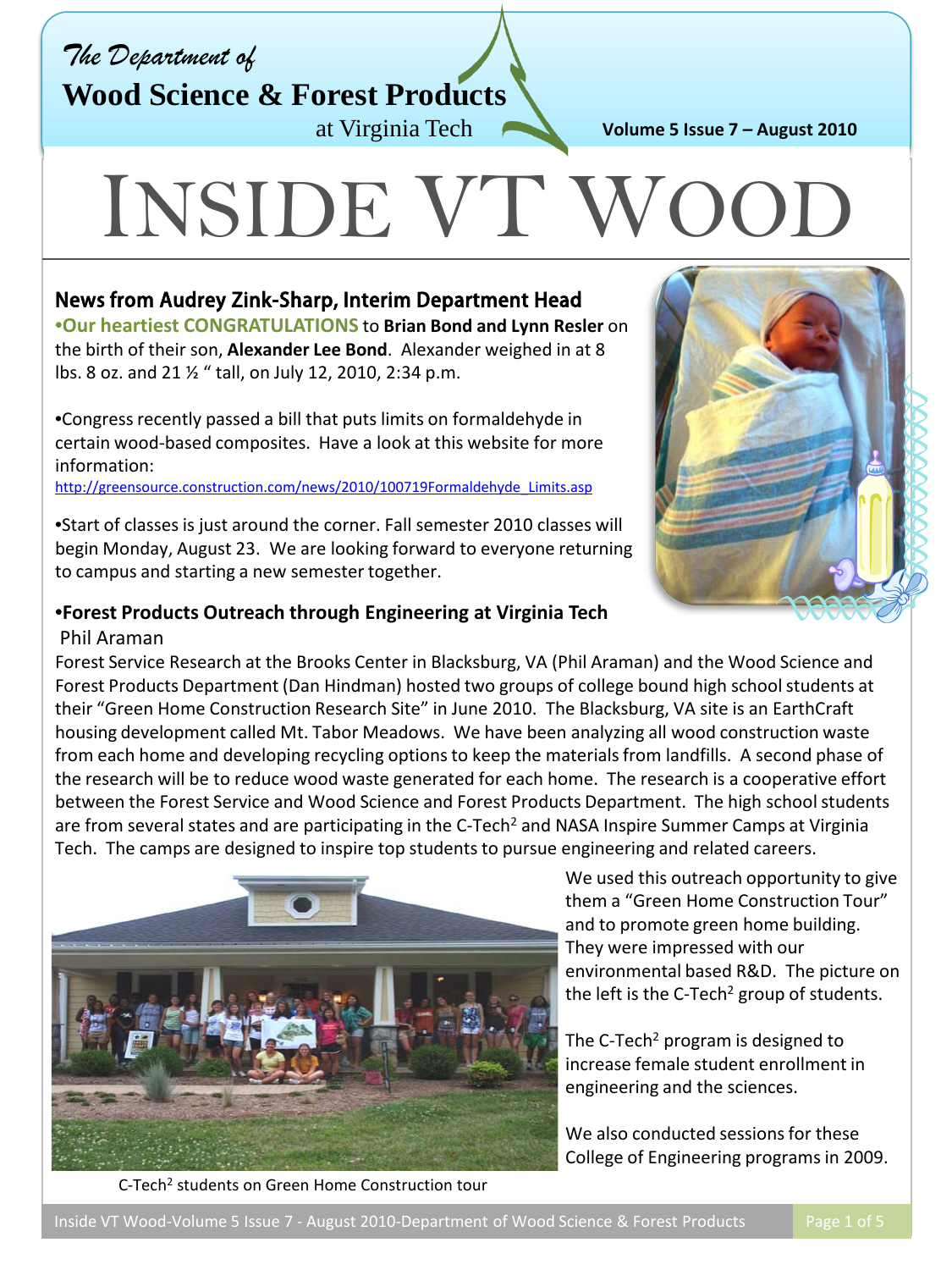

*Presentation at Annual Meeting of the Association of Furniture Manufacturers of Québec, June 4, 2010.*

#### **VT Wood Science faculty invited to speak at Furniture Congress** Urs Buehlmann

Wood Science and Forest Products faculty member Urs Buehlmann was invited to speak at the Annual Meeting of the Association of Furniture Manufacturers of Québec (AFMQ) held at Orford, QC on June 4, 2010. He was asked to give the furniture manufacturers of the province and Canada an update on the status of the U.S. furniture industry and retail markets. His presentation, assembled with help the of his collaborators Al Schuler and Matt Bumgardner, USDA Forest Service and Torsten Lihra, FPInnovations, was entitled "*Furniture - future opportunities* " and focused on explaining the status quo of the U.S. furniture industry and discussing opportunities for furniture manufacturers and retailers.

Traditional household furniture manufacturers in both, the U.S. and Canada, face difficult times. Imports from low-cost offshore countries that have built their own, export-oriented furniture industry, are at an all-time high (data only available to 2008). Almost 70 percent of all nonupholstered, solid wood household furniture sold in the U.S. are imported, while almost a third of all upholstered household furniture sold in the U.S. are imported. Office furniture are seemingly on a similar path, with imports now exceeding 20 percent. Only the kitchen cabinetry sector is performing better, with imports still being in the single digits.



The presentation concluded with examples of successful furniture businesses maintaining their U.S. capacity and escaping the pressures from imported furniture. Attention was paid to the kitchen cabinet industry, with its highly developed model of mass customization or, to use a more specific example, the Herman Miller company, which has evolved from being a household furniture producer to a highly regarded office furniture manufacturer and now is morphing into a supplier of health care and retirement solutions. If interested, a copy of the presentation can be obtained by emailing Urs at [buehlmann@gmail.com](mailto:buehlmann@gmail.com).

#### **Paper makes top most downloaded articles**

"A new bio-based nanocomposite: Fibrillated TEMPO-oxidized celluloses in hydroxypropylcellulose matrix" authored by Richard K. Johnson, Audrey Zink-Sharp, Scott Renneckar , and Wolfgang Glasser made the top 20 list. The paper scored among the top twenty most frequently requested scientific contributions amongst the nearly 100,000 downloaded articles published in CELLULOSE (all volumes) in 2009. There were nearly 400 requests for the full paper in one year. CELLULOSE has been the top-rated periodical in the subject categories Materials Science, Paper & Wood as well as Textiles for the past several years according to the Journal Citation Reports. Its impact factor of 1.84 exceeds that of any other journal publishing in the wood (and related sciences) fields.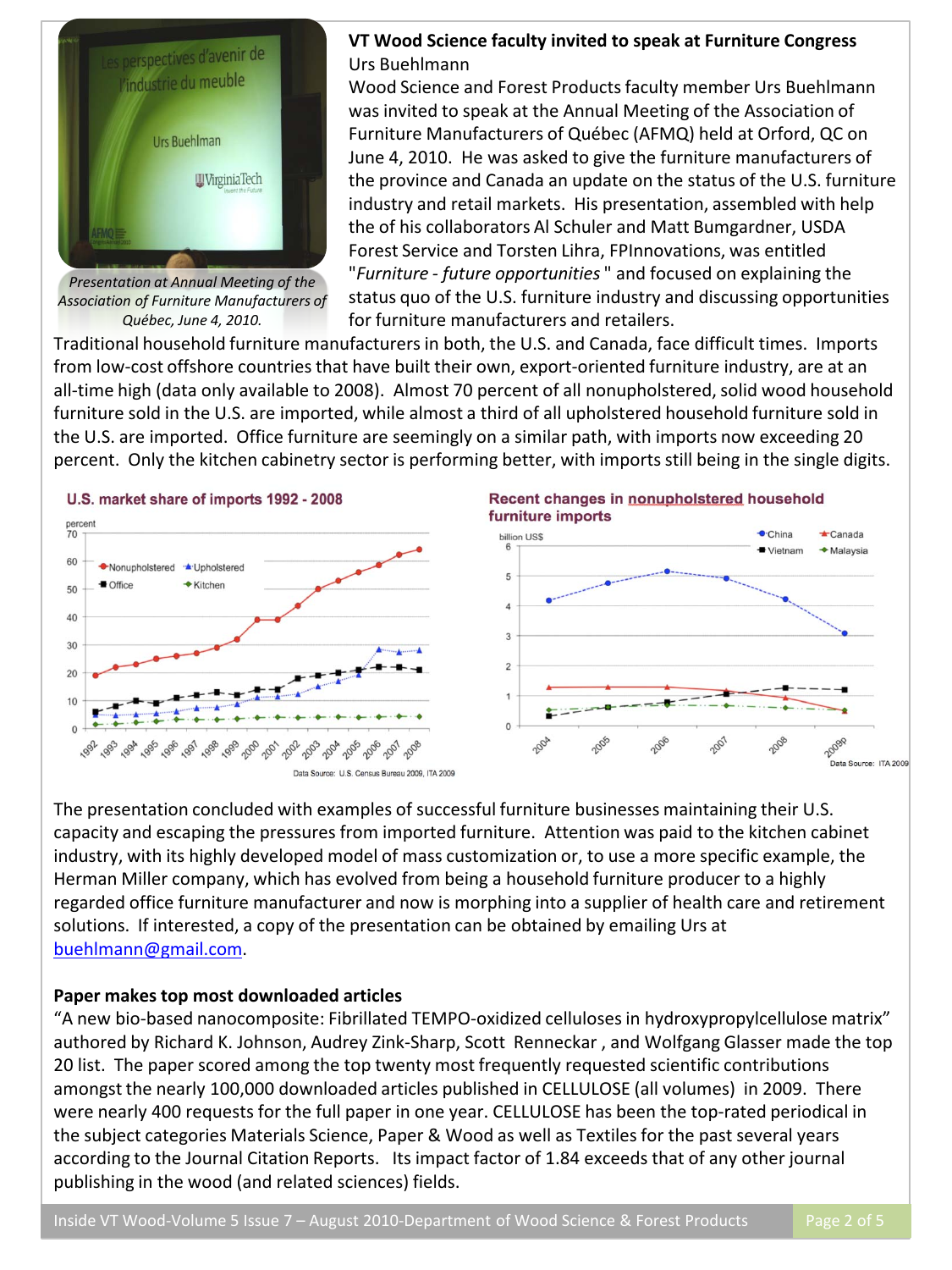#### **VT Wood faculty invited to speak at European lightweight panel symposium**

Urs Buehlmann

On June 10, 2010, Wood Science and Forest Products

#### eichtk offensive rojekt der Hochschule Ostwestfalen-Lippe

mit der Interessengemeinschaft Leichtbau e.V.

faculty member Urs Buehlmann gave a presentation at the first European Symposium on furniture construction and manufacturing using lightweight panel materials in Lemgo, Germany. Leichtbau Offensive (lightweight construction program) is a program funded by the European Union and the State of North Rhine-Westphalia (Germany). The symposium attracted over 200 experts from the European furniture and wood products industries and lasted three days . Topics included the proper use of lightweight panel materials in furniture and interior design construction, characteristics of novel lightweight materials, as well as an extensive display of successful projects and products using lightweight panels.



Urs' presentation prepared with his collaborator Matt Bumgardner, USDA Forest Service, entitled "*Lightweight Panel Network: Zur Entwicklung des Möbelleichtbausin den USA* (Lightweight Panel Network: Use of lightweight panels for furniture and interior design construction in the U.S.)" gave the audience an update about industry preference for using lightweight panel materials in the U.S. The figure below from Urs' presentation shows the strengths and weaknesses of lightweight panels as a material compared to other composite materials (a close substitute product for light panels) as indicated

by 141 U.S. wood industry participants surveyed in 2008. Fifty-four percent of respondents to this survey indicated they would seriously consider using such panels in their products. In particular, office/hospitality/contract furniture, as well as store and architectural fixtures, seemed to hold the most promise for the use of lightweight panels according to respondents. Overall, respondents were somewhat neutral in their perception of lightweight panels as a material for use in the wood industry, which may be due to a lack of information about the material's performance. The biggest challenges to greater adoption of lightweight panel materials in the U.S. appear to be the negative perceptions related to connecting lightweight panels to hardware and other components, issues that are being resolved by panel manufacturers.

A copy of the presentation can be obtained by emailing Urs (buehlmann@gmail.com).

Further information about the lightweight panels and the lightweight panel network can be found at [www.lightweightconstruction.org](http://www.lightweightconstruction.org/)

|                                                |             | <b>Possession by lightweight panels</b>                                                                                                                                                            |                                                                                                                                                 |
|------------------------------------------------|-------------|----------------------------------------------------------------------------------------------------------------------------------------------------------------------------------------------------|-------------------------------------------------------------------------------------------------------------------------------------------------|
|                                                |             | Low                                                                                                                                                                                                | <b>High</b>                                                                                                                                     |
| <b>Importance</b><br>to<br>composite<br>panels | <b>High</b> | • Strength of connection to other<br>components<br>• Strength of hardware connection to<br>panel<br>• Ease of connecting panels to other<br>components<br>• Machineability<br><b>Focus</b><br>here | • Consistent quality between<br>orders<br>• Consistent dimensions<br>• Ability to take surfaces<br>• Strength of panel<br>$\bullet$<br>$\theta$ |
|                                                | Low         | • Competitive price<br>• Ease of attaching hardware<br>• Ease of edgebanding<br>• "Green" or environmentally friendly<br>. Availability of pre-cut panel sizes                                     | • Consistent density<br>• Availability of full-sized<br>panels<br>• Light for production workers<br>• Light for consumers/<br><b>installers</b> |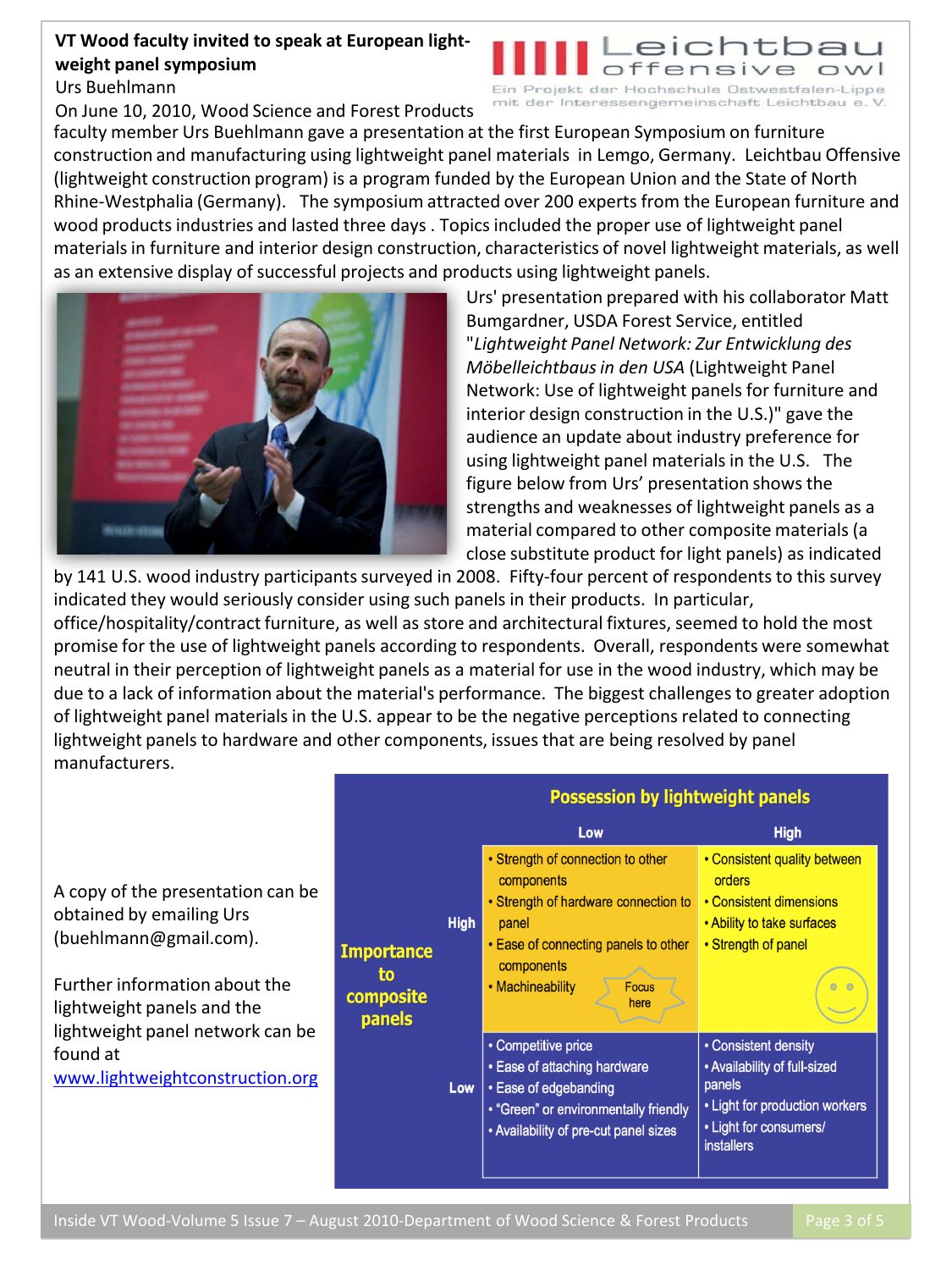#### **Volunteers needed for Hokie Helpers program**

From: Leon McClinton, Division of Student Affairs

The Division of Students Affairs would like to invite all faculty and staff to participate in the Hokie Helpers program from **August 18-21**. The new program will bring Hokie Helpers volunteers together across campus to assist new students with move-in. Hokie Helpers was created to welcome new members of the Virginia Tech community and introduce them to the strong sense of service and spirit present on our campus. Please go to this website for additional information and to register: [www.hokiehi.nsp.vt.edu/hokiehelpers.htm.](http://www.hokiehi.nsp.vt.edu/hokiehelpers.htm)

We are asking volunteers to work at least one two-and-a-half-hour shift, during which they will help parents and students with a variety of tasks, including transporting belongings, providing refreshments, and giving directions and information. All volunteers will receive a free Hokie Hi T-shirt to make group members easily identifiable, and a ticket to eat free at the Hokie Hi Welcome Picnic on Sunday, August 22 in Lane Stadium from 4 p.m. to 6 p.m.

In addition, the April 16 Student Planning Committee is asking members of the Virginia Tech community to contribute 32 hours of community service during the 2010–2011 academic year. This initiative, entitled "32 for 32" will conclude on April 16, 2011. As you begin to think of ways that you can contribute to this endeavor, we ask that you strongly consider working several hours with the Hokie Helpers program. You can record any hours worked on the VT-ENGAGE website at [www.engage.vt.edu](http://www.engage.vt.edu/) by clicking on the "32 for 32" button.

We want to ensure that all of our students have an excellent start to the year and we are confident that this program will send a memorable, meaningful, and lasting positive message to new students and parents.

For more information, contact Leon McClinton at (540) 231-6205.

#### **Video on moving off campus offers advice for first-time renters** From: Division of Student Affairs Moving off campus video offers advice for first-time renters



Students curious about off-campus housing have a creative resource to turn to for information about rental housing in the Blacksburg community. Virginia Tech's "Moving Off Campus: Play by Play" video provides an entertaining look at the rewards and challenges student renters face. Watch online: [Moving Off Campus: Play by Play](http://www.studentprograms.vt.edu/movingoffcampus)

With a blend of humor, reality-TV, and sports commentary styles, the 17-minute video covers the resources offered in the Blacksburg community along with details about signing a lease, being a good neighbor, and dealing with laws and local regulations.

The video is made possible by a grant from the Virginia Tech Parents Fund, was a collaborative project among the [Division of Student Affairs](http://www.dsa.vt.edu/), the Town/Gown Community Relations Committee of Blacksburg, the New River Valley Apartment Council, Rolland Moore West NBhd Network (Fort Collins, Colorado), the HHHunt Company, and Virginia Tech's [University Unions and Student Activities](http://www.uusa.vt.edu/).

For more information, contact Rachel DeLauder at (540) 231-6429.